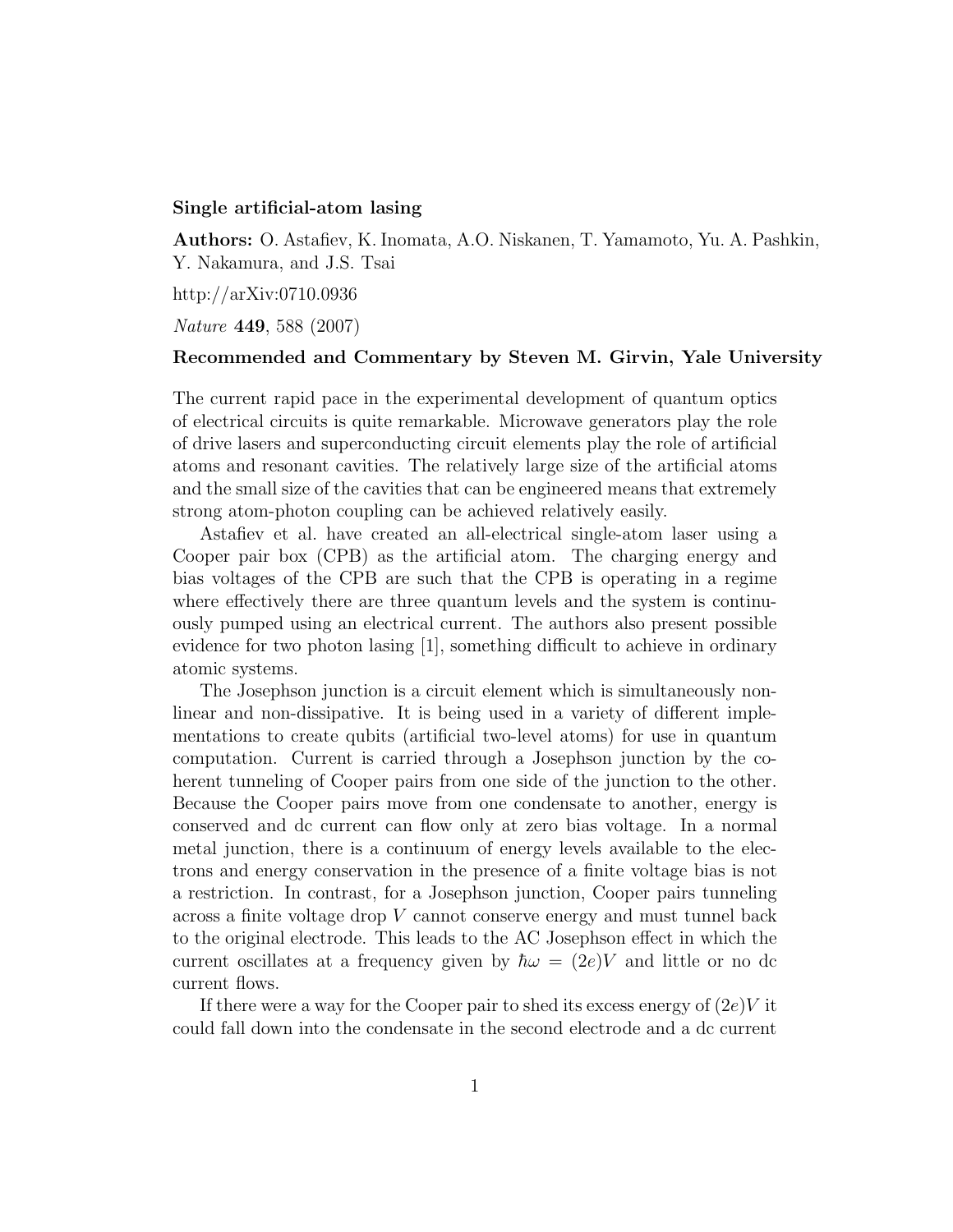could flow. One mechanism for such inelastic tunneling is for the Cooper pair to shake off a photon excitation into the electromagnetic environment surrounding the junction. Because we are in the microwave regime these photons do not fly off into free space very efficiently but instead tend to travel along the wires of the circuit which act as transmission lines. If the voltage bias is such that the energy released in the Cooper pair tunneling process happens to match a resonance frequency of the circuit, this inelastic process is enhanced and there is a peak in the dc current at that particular voltage bias. This effect has been seen by the Rimberg group [2] some time ago in an experiment closely related to that of Astafiev et al. . Many years earlier, the Saclay group [3] used a mechanical sliding short on a transmission line to adjust the resonance frequency of the environment seen by a Josephson junction. Using this they were able to modify the macroscopic quantum tunneling rate out of the initial state of the junction circuit.

A superconducting single electron transistor (SSET) consists of a small metallic grain (island) connected to source and drain leads via Josephson junctions. If the island has an appropriately engineered charging energy, then there are a number of different processes that can lead to resonant Cooper pair tunneling. Depending on the precise values of the source-drain voltage and the gate voltage, Cooper pairs will need to emit energy into the environment or absorb energy from it if DC current is to flow. The latter was predicted to lead to cooling of the environment [4]. This back action effect was recently observed by the Schwab group who used the SSET readout of a nano-mechanical cantilever to provide cold damping of the cantilever [5].

Astafiev et al. have used a SSET coupled to a microwave resonator to produce a single atom laser. The details of the process are quite complex and involve the breaking of Cooper pairs as well as coherent Cooper pair tunneling. Greatly over simplifying, we can say that voltage bias on the SSET gives the Cooper pairs excess energy when they tunnel which is released by adding photons to the cavity. Because the SSET charging energy is significant, the pairs tunnel through sequentially in a correlated manner. Theoretically [1,6,7] this process is much more quantum mechanical than the essentially classical process of lasing generated by coupling the AC Josephson oscillations of many (large, low charging energy) junctions to a resonator which was achieved by the Maryland group some time ago [8], (though the complete theory in the parameter regime relevant to the experiment of Astafiev et al. has yet to be worked out). In this quantum limit it should be possible to see the more complex photon statistics seen in single atom cavity QED